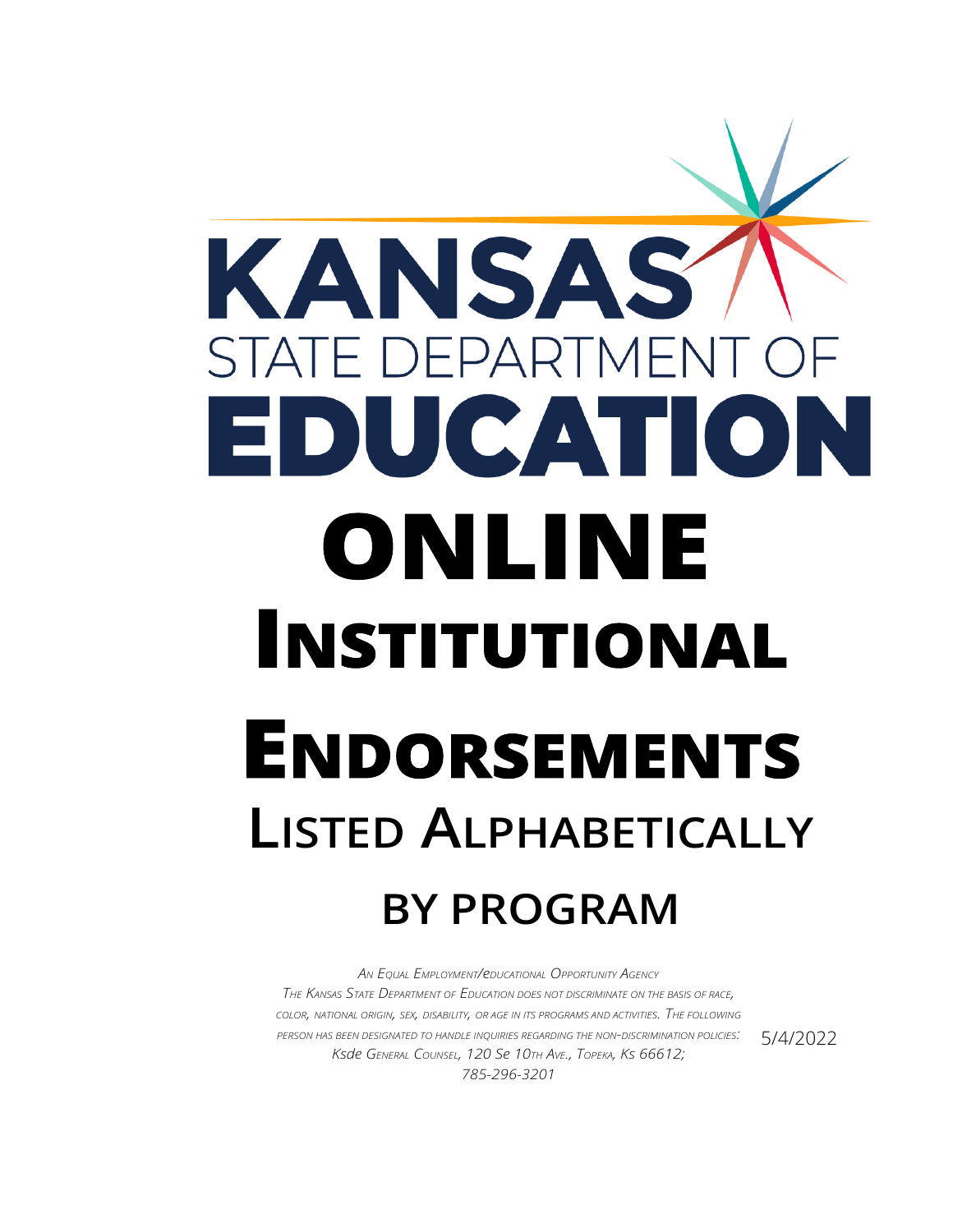| <b>AGRICULTURE</b>                                                                                                                                                                                              |                        |                                                                                                                                                                                       |  |  |  |
|-----------------------------------------------------------------------------------------------------------------------------------------------------------------------------------------------------------------|------------------------|---------------------------------------------------------------------------------------------------------------------------------------------------------------------------------------|--|--|--|
| $\#$<br>Kansas State University (I, 6-12 MAT)                                                                                                                                                                   |                        |                                                                                                                                                                                       |  |  |  |
| <b>BIOLOGY</b>                                                                                                                                                                                                  |                        |                                                                                                                                                                                       |  |  |  |
| Ottawa University (I, 6-12)                                                                                                                                                                                     |                        |                                                                                                                                                                                       |  |  |  |
| <b>BUILDING LEADERSHIP</b>                                                                                                                                                                                      |                        |                                                                                                                                                                                       |  |  |  |
| #<br>Emporia State University (A, PreK-12)<br>Newman University (A, PreK-12)<br>#<br>Pittsburg State University (A, PreK-12)<br>#<br>#<br>University of Kansas (A, PreK-12)                                     | #<br>#<br>#            | Fort Hays State University (A, PreK-12)<br>Ottawa University (A, PreK-12)<br>Southwestern College (A, PreK-12)                                                                        |  |  |  |
| <b>BUSINESS</b>                                                                                                                                                                                                 |                        |                                                                                                                                                                                       |  |  |  |
| Fort Hays State University (I, 6-12)<br>#                                                                                                                                                                       | $\#$                   | Ottawa University (I, 6-12)                                                                                                                                                           |  |  |  |
| <b>DISTRICT LEADERSHIP</b>                                                                                                                                                                                      |                        |                                                                                                                                                                                       |  |  |  |
| $\#$<br>Emporia State University (A, PreK-12)<br>Newman University (A, P-12)<br>#<br>Southwestern College (A, PreK-12)<br>#                                                                                     | #<br>$\#$              | Fort Hays State University (A, PreK-12)<br>Pittsburg State University (A, PreK-12)                                                                                                    |  |  |  |
| <b>DRIVER EDUCATION</b>                                                                                                                                                                                         |                        |                                                                                                                                                                                       |  |  |  |
| #<br>Fort Hays State University (A, 9-12)<br><b>EARLY CHILDHOOD UNIFIED</b>                                                                                                                                     |                        |                                                                                                                                                                                       |  |  |  |
|                                                                                                                                                                                                                 |                        |                                                                                                                                                                                       |  |  |  |
| #<br>Emporia State University (A, B-Gr3)<br>Fort Hays State University (I, B-Gr3)<br>#<br>Newman University (I, B-Gr3)<br>#                                                                                     | #<br>$\#$              | Emporia State University (I, B-Kdg)<br>Kansas State University (I, B-Kdg)                                                                                                             |  |  |  |
| EARLY CHILDHOOD UNIFIED / ELEMENTARY TAP                                                                                                                                                                        |                        |                                                                                                                                                                                       |  |  |  |
| Wichita State University (I, B-Gr3, K-6 Innov TAP)<br>#                                                                                                                                                         |                        |                                                                                                                                                                                       |  |  |  |
| <b>ELEMENTARY</b>                                                                                                                                                                                               |                        |                                                                                                                                                                                       |  |  |  |
| $\#$<br>Fort Hays State University (I, K-6)<br>#<br>Friends University (I, K-6 Innov/Exp)<br>Kansas State University (I, K-6 MAT)<br>#<br>Ottawa University (I, K-6)<br>#<br>Southwestern College (I, K-6)<br># | #<br>$\#$<br>#<br>$\#$ | Fort Hays State University (I, K-6 (M.Ed.))<br>Kansas State University (I, K-6)<br>Newman University (I, K-6)<br>Pittsburg State University (I, K-6 MAT)<br>Sterling College (I, K-6) |  |  |  |
| <b>ELEMENTARY UNIFIED</b>                                                                                                                                                                                       |                        |                                                                                                                                                                                       |  |  |  |
| $\#$<br>MidAmerica Nazarene University (I, K-6)                                                                                                                                                                 | #                      | MidAmerica Nazarene University (I, K-6 (Masters))                                                                                                                                     |  |  |  |
| <b>ENGLISH FOR SPEAKERS OF OTHER LANGUAGES</b>                                                                                                                                                                  |                        |                                                                                                                                                                                       |  |  |  |
| $\#$<br>Fort Hays State University (A, PreK-12)<br>MidAmerica Nazarene University (A, PreK-12)<br>#<br>Pittsburg State University (A, PreK-12)<br>#                                                             | #<br>$\#$<br>$\#$      | Kansas State University (A, K-6, 6-12)<br>Newman University (A, PreK-12)<br>University of Kansas (A, PreK-12)                                                                         |  |  |  |
| <b>ENGLISH LANGUAGE ARTS</b>                                                                                                                                                                                    |                        |                                                                                                                                                                                       |  |  |  |
| $\#$<br>Kansas State University (I, 6-12 MAT)                                                                                                                                                                   | #                      | Ottawa University (I, 6-12)                                                                                                                                                           |  |  |  |
| <b>FOREIGN LANGUAGE</b>                                                                                                                                                                                         |                        |                                                                                                                                                                                       |  |  |  |
| Kansas State University (PreK-12 MAT)<br>#                                                                                                                                                                      |                        |                                                                                                                                                                                       |  |  |  |
| <b>FOREIGN LANGUAGE-SPANISH</b>                                                                                                                                                                                 |                        |                                                                                                                                                                                       |  |  |  |
| Fort Hays State University (I, PreK-12)<br>#                                                                                                                                                                    |                        |                                                                                                                                                                                       |  |  |  |
| <b>GIFTED</b>                                                                                                                                                                                                   |                        |                                                                                                                                                                                       |  |  |  |
| $\#$<br>Emporia State University (A, K-6, 6-12, PreK-12)                                                                                                                                                        | #                      | Fort Hays State University (A, PreK-12)                                                                                                                                               |  |  |  |
| <b>HEALTH</b><br>Emporia State University I, Pre-12)<br>#                                                                                                                                                       |                        |                                                                                                                                                                                       |  |  |  |

# Online option available; "I" Initial-level program; "A" Add-on or Advanced-level program

*Kansas Directory of Approved Professional Education Programs* <sup>2</sup>